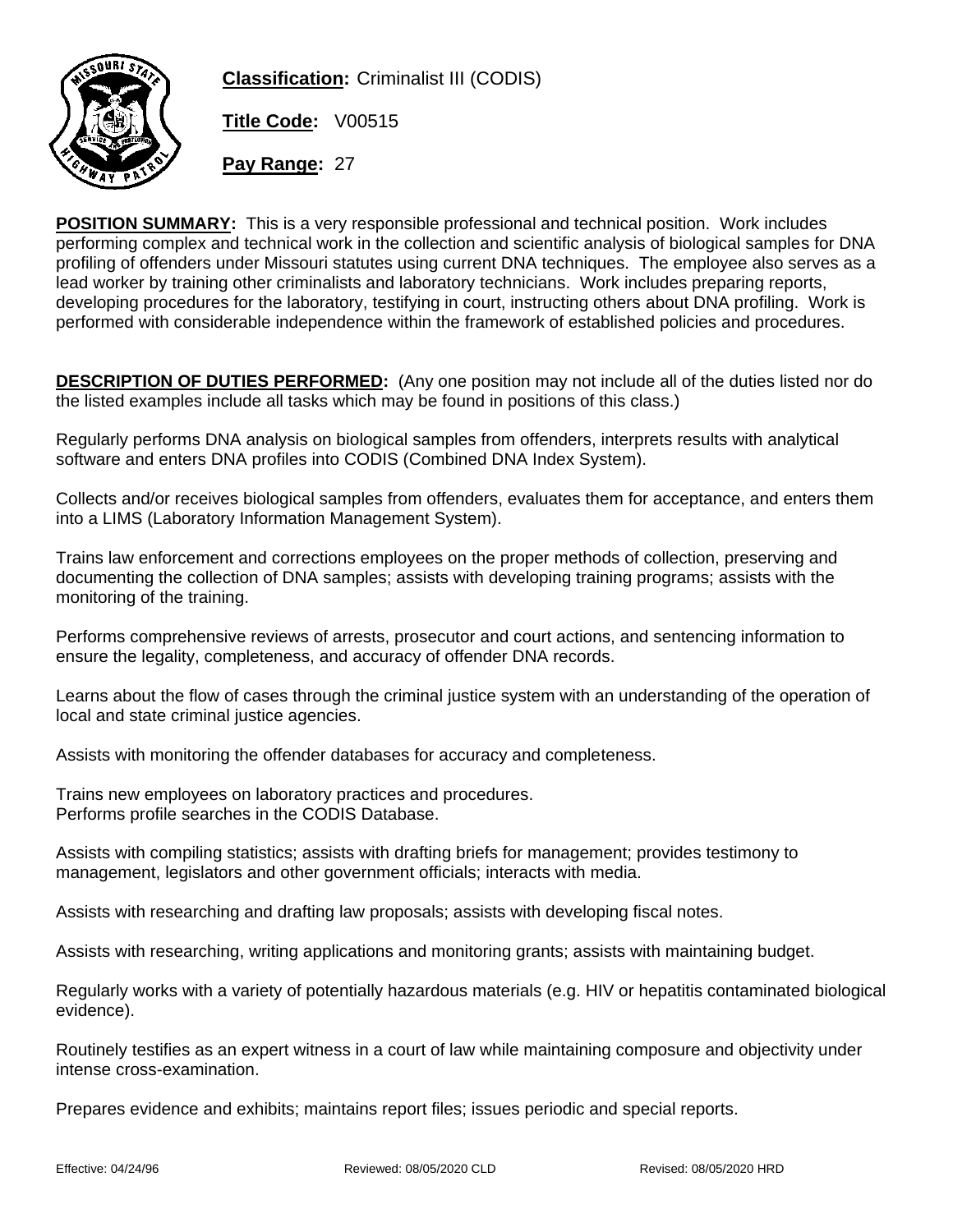## **Classification:** Criminalist III (CODIS) **Page 2**

Generates and receives requests to and from other law enforcement agencies, prosecutors, attorneys, etc., reference criminal evidence and crime laboratory procedures.

Educates prosecuting attorneys about complex scientific analysis and serves as a technical advisor during trial proceedings.

Reviews and assists in revising standard operating procedures, training, quality control, and safety manual, etc., within the chosen/related discipline.

Assists other criminalists and laboratory technicians.

Assists in the development and application of methods and/or techniques to upgrade unit's capability.

Participates in the proficiency testing program of the section.

Operates standard office equipment (i.e. personal computer, telephone, fax machine, copier, calculator, etc.).

Operates laboratory robots, automation/robotic systems and instruments.

Utilizes software specific to Laboratory Information Management Systems, and quality assurance and sample tracking.

Participates in and successfully passes practical competency and/or written test(s) on new technologies prior to its use on casework.

Performs job-related travel as needed.

Performs other related duties as assigned.

## **REQUIRED KNOWLEDGE, SKILLS, AND ABILITIES:**

Thorough knowledge regarding the function and purpose of basic laboratory equipment.

Knowledge regarding general laboratory safety procedures, including Universal Precautions.

Thorough knowledge of the procedures and methods used in DNA analysis.

Thorough knowledge of the conditions of the Missouri Statute regarding DNA profiling of offenders.

Ability to communicate in English clearly and concisely, both orally and in writing.

Ability to work with potentially hazardous materials as detailed in the description of duties.

Ability to generate and receive requests for information from a variety of individuals reference DNA analysis.

Ability to discuss graphic topics with competence, impartiality, and professionalism.

Knowledge of the compilation and preparation of evidence for presentation in court and the role of an expert witness in legal proceedings.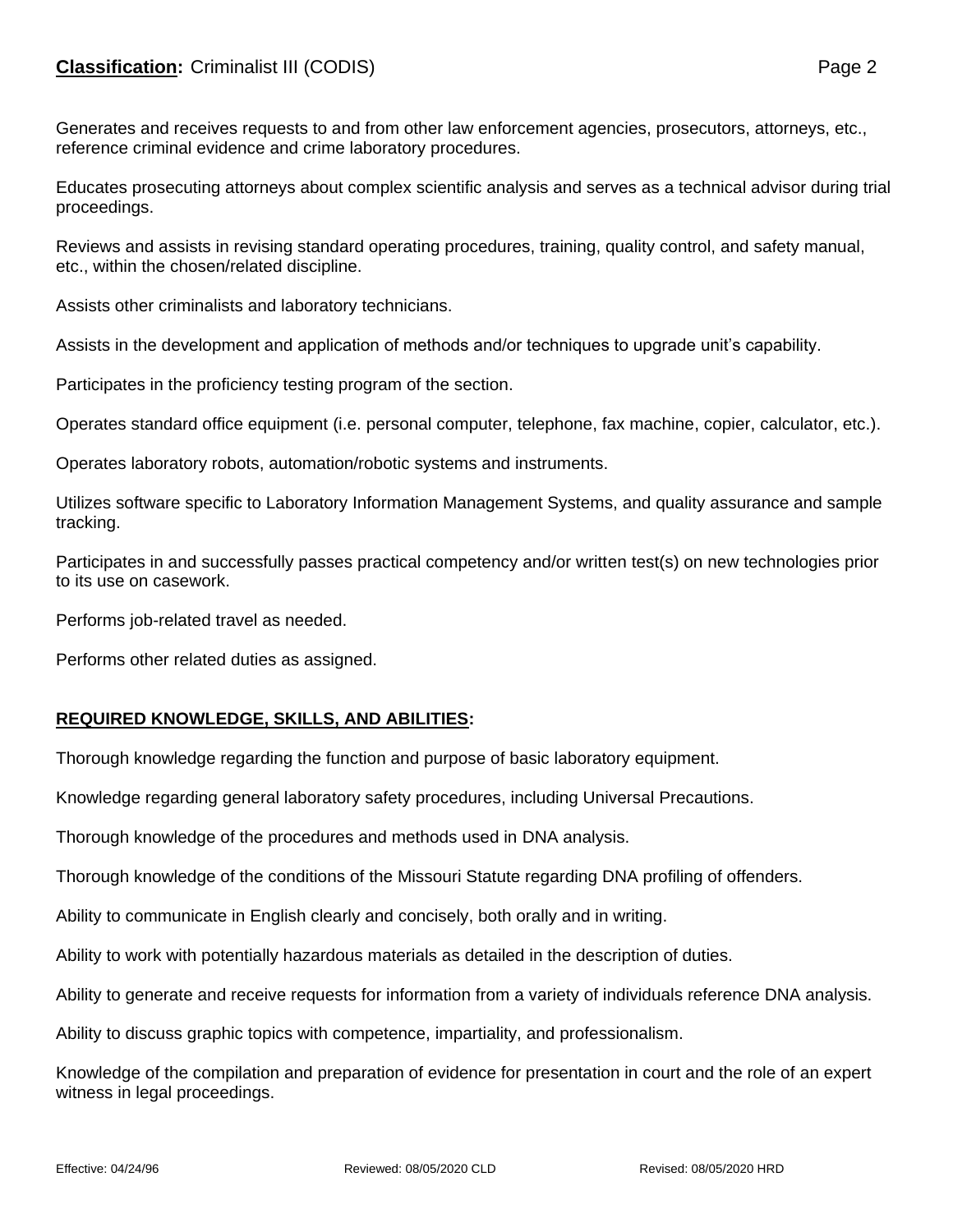## **Classification:** Criminalist III (CODIS) **Page 3**

Ability to perform work in accordance with prescribed procedures, make accurate observations of test results, and prepare accurate records and reports.

Ability to gather, assemble, correlate, and analyze facts to be incorporated into a report of laboratory work and tests.

Ability to maintain composure while under cross-examination regarding personal and scientific qualifications and testify to laboratory findings in court.

Ability to work with highly sensitive information in a confidential and professional manner, and maintain the information as such.

Ability to distinguish colors necessary to perform laboratory tests.

Ability to examine forensic evidence and recognize and identify minute details.

Ability to stand for extended periods and lift moderate loads (30 pounds).

Ability to establish and maintain effective working relations with others.

Ability to properly use laboratory equipment, photography equipment, standard office equipment, and chemicals.

Ability to perform job-related travel (e.g., appearing in court, attending training meetings and seminars, etc.).

Ability to participate in and successfully pass practical and/or written competency test(s).

Ability to train criminalists and laboratory technicians regarding DNA collection and analysis.

Ability to communicate professionally with criminal justice agencies in reference to offender sample collection, eligibility and DNA processing issues.

Ability to develop and validate methods and/or techniques to upgrade laboratory capabilities.

Ability to study and revise manuals.

Ability to handle multiple assignments simultaneously.

Ability to work with material that may be biohazardous or of a sexual nature relating to criminal activity (e.g., written material, photographs, and/or verbal language, etc.).

Ability to work hours as assigned.